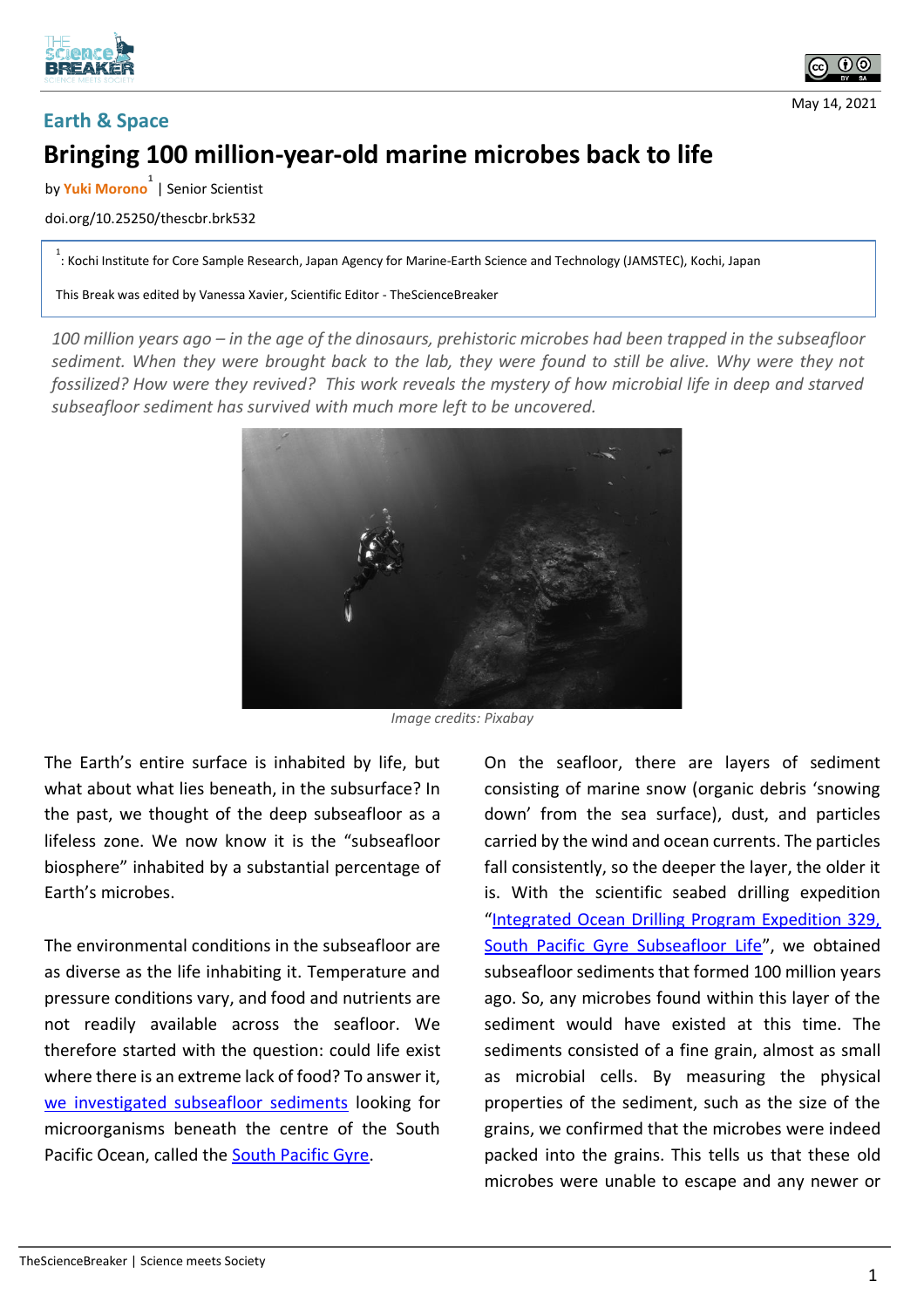



younger microbes to enter into the ancient sediment.

Marine snow is the major source of food for subseafloor microbes. However, at the South Pacific Gyre, the subseafloor microbes receive the lowest marine snow supply in the world's oceans. This means that there has been almost no additional food available and no movement possible on the subseafloor, in 100 million years. The microbes' food availability at the South Pacific Gyre is far below the lowest amount of energy required to sustain the life of any laboratory-cultured microbes. So, although we found microbes in this deep, ancient sediment, we initially thought that they would be very close to being dead and may not be easily revived at all.

However, after we provided various nutrients (such as sugar and amino acids) to coax the microbes to grow in the laboratory, the microbes started eating and, surprisingly, growing! This means that they are not the dead, fossilized remains of life, but resilient living survivors of the subseafloor environment.

Although we were pleasantly surprised by these results, like true scientists, we remained skeptical and [carried out further tests](https://www.youtube.com/watch?v=5JrGPIIB5HA&t=40s) to see if what we observed was true. We carefully re-examined our experiments and concluded that up to 99.1% of the microbes in sediment formed 101.5 million years ago were still alive and were ready to start eating! We

knew that life flourishes near the continents where there's a lot of buried organic matter, and usually about 70% of microbes found are alive. Therefore, it is truly amazing and unexpected that the extremely nutrient-poor sediment of the South Pacific Gyre had such a high rate of live microbes within it.

These results clearly showed that there are living organisms that exist in seemingly inhospitable conditions beyond the limits of what we assume is necessary for life. With our study, however, we still have not understood how exactly the discovered microbes have remained alive in such deep sediments. One way forward is looking into the genes of these microbes.

Given the extremely nutrient-limited condition of the subseafloor, life for the microbes that live there is very slow compared to those that live on the surface. From this, we could also assume that their speed of evolution would be slower as well. Using this evolutionary context, we are now interested in comparing and studying the genome sequences of the microbes to see if their DNA holds clues to their seeming immortality. Studying living organisms that are still holding on to life in their ancient environment, the subseafloor sediment, is like a time machine, playing out in real-time for us, so that we can better understand the ancient conditions on Earth.